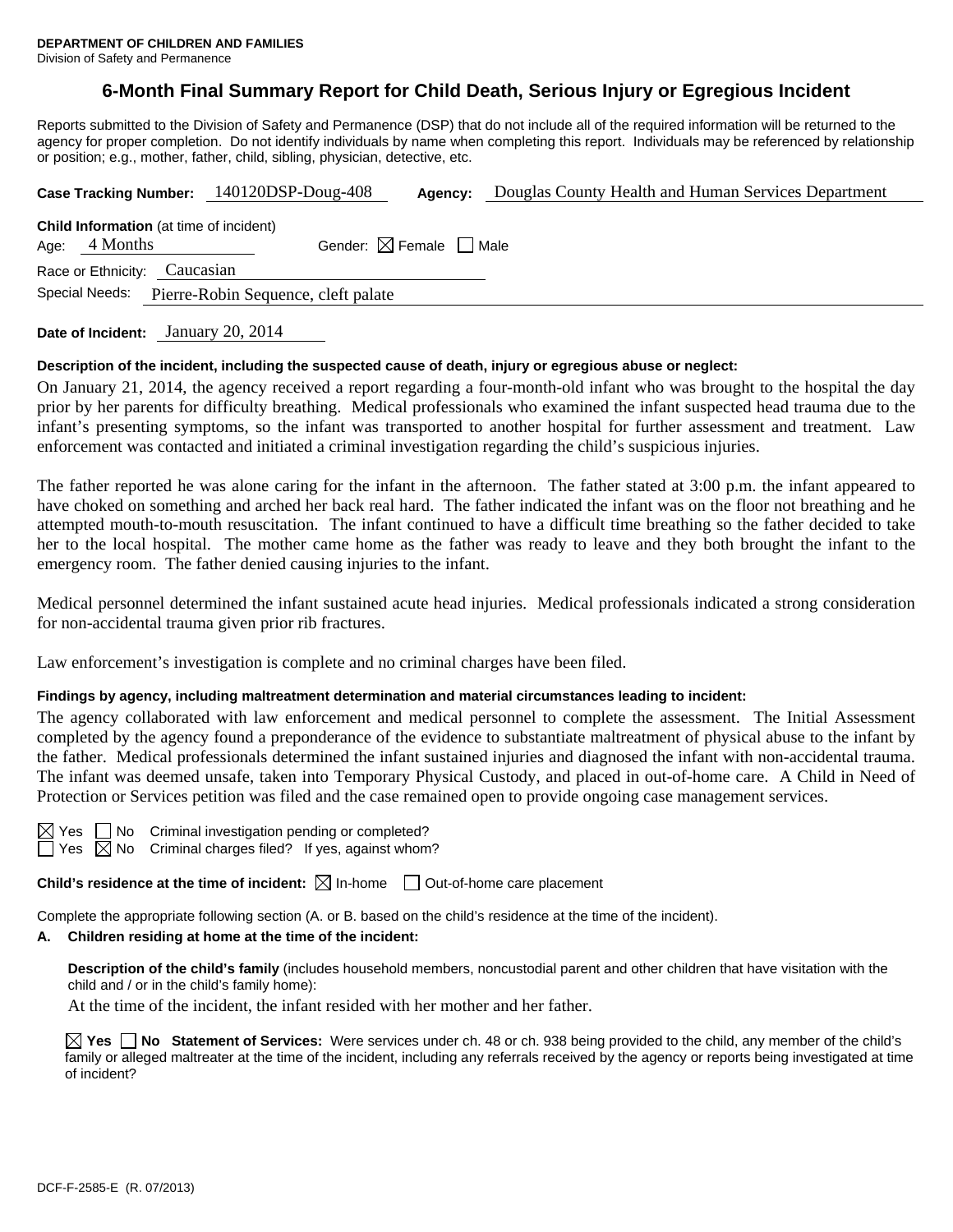## **If "Yes", briefly describe the type of services, date(s) of last contact between agency and recipient(s) of those services, and the person(s) receiving those services:**

On December 19, 2013, the agency screened-in a CPS report alleging the three-month-old (now four-month-old) infant had several unexplained rib fractures. The agency screened-in the report with a five day response time. The infant was observed at the hospital on December 20, 2013, and assessed as safe. A home visit occurred on December 30, 2013.

**Summary of all involvement in services as adults under ch. 48 or ch. 938 by child's parents or alleged maltreater in the previous five years:** (Does not include the current incident.) N/A

**Summary of actions taken by the agency under ch. 48, including any investigation of a report or referrals to services involving the child, any member of the child's family living in this household and the child's parents and alleged maltreater.** (Does not include the current incident.)

(Note: Screened out reports listed in this section may include only the date of the report, screening decision, and if a referral to services occurred at Access. Reports that do not constitute a reasonable suspicion of maltreatment or a reason to believe that the child is threatened with harm are not required to be screened in for an initial assessment, and no further action is required by the agency.)

On December 19, 2013, the agency screened-in a CPS report alleging the three-month-old (now four-month-old) infant had several unexplained rib fractures. The Initial Assessment for this report was still open at the time of the current incident.

## **Summary of any investigation involving the child, any member of the child's family and alleged maltreater conducted under ch. 48 or ch. 938 and any services provided to the child and child's family since the date of the incident:**

The agency collaborated with law enforcement and medical professionals to complete the assessment. The Initial Assessment completed by the county agency found a preponderance of evidence to substantiate maltreatment of physical abuse to the infant by the father. Medical professionals determined the infant sustained injuries and diagnosed the infant with non-accidental trauma. The infant was deemed unsafe, taken into Temporary Physical Custody, and placed in out-ofhome care. A Child in Need of Protection or Services petition was filed and the case remained open to provide ongoing case management services.

## **B. Children residing in out-of-home care (OHC) placement at time of incident:**

## **Description of the OHC placement and basis for decision to place child there:** N/A

## **Description of all other persons residing in the OHC placement home:**

N/A

**Licensing history:** Including type of license, duration of license, summary of any violations by licensee or an employee of licensee that constitutes a substantial failure to protect and promote the welfare of the child. N/A

| Summary of any actions taken by agency in response to the incident: (Check all that apply.) |                                                      |  |                                                   |  |  |
|---------------------------------------------------------------------------------------------|------------------------------------------------------|--|---------------------------------------------------|--|--|
| $\boxtimes$                                                                                 | Screening of Access report                           |  | Attempted or successful reunification             |  |  |
| NNNNI                                                                                       | Protective plan implemented                          |  | Referral to services                              |  |  |
|                                                                                             | Initial assessment conducted                         |  | Transportation assistance                         |  |  |
|                                                                                             | Safety plan implemented                              |  | Collaboration with law enforcement                |  |  |
|                                                                                             | Temporary physical custody of child                  |  | Collaboration with medical professionals          |  |  |
|                                                                                             | Petitioned for court order / CHIPS (child in need of |  | Supervised visitation                             |  |  |
|                                                                                             | protection or services)                              |  | Case remains open for services                    |  |  |
| $\boxtimes$                                                                                 | Placement into foster home                           |  | Case closed by agency                             |  |  |
| $\overline{\Xi}$                                                                            | Placement with relatives                             |  | Initiated efforts to address or enhance community |  |  |
|                                                                                             | Ongoing Services case management                     |  | collaboration on CA/N cases                       |  |  |
|                                                                                             |                                                      |  | Other (describe):                                 |  |  |
|                                                                                             |                                                      |  |                                                   |  |  |